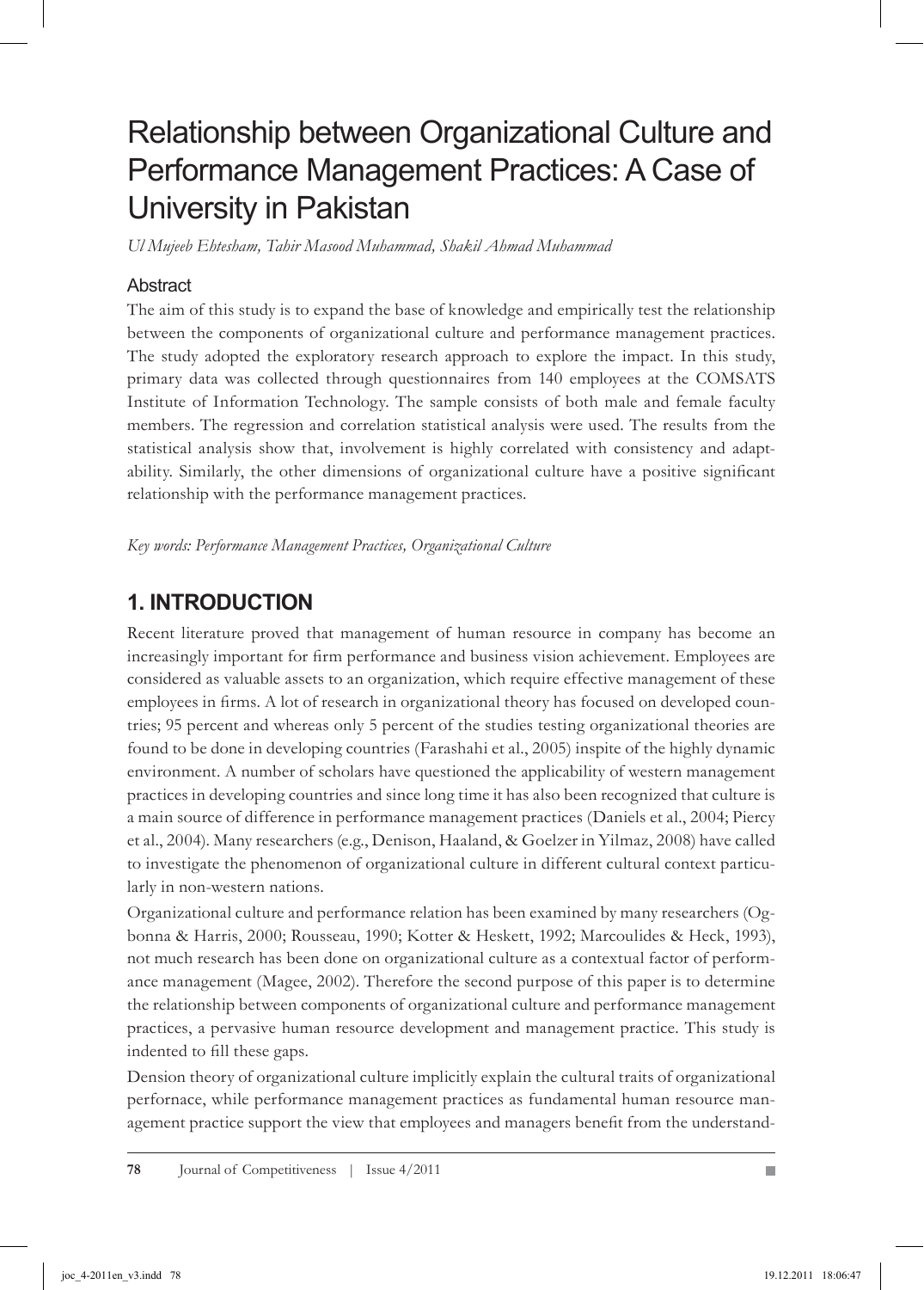ing of organizational culture as a contextual factor. For the present empirical analysis Denison theory of organizational culture is employed which focuses on four cultural traits involvement, consistency, adaptability, and mission as key determinants of business performance.

### **2. Literature Review**

### 2.1 Organizational Culture

Having established that organizational culture comprises a range of complex social phenomena, it is not surprising that scholars have identified corporate culture as a multi-layered construct which can be divided into layers according to these phenomena's observability and accessibility. Organizational culture has been defined as patterns of shared values and beliefs over time which produces behavioral norms that are adopted in solving problems (Owens 1987; Schein, 1990). The organization's internal environment is represented by its culture and is construed by the assumptions and beliefs of the managers and employees (Aycan et al., 1999). Organizational Culture manifested in beliefs and assumptions, values, attitudes and behaviors of its members is a valuable source of firm's competitive advantage (Hall, 1993; Peteraf, 1993) since it shapes organizational procedures, unifies organizational capabilities into a cohesive whole, provides solutions to the problems faced by the organization, and, thereby, hindering or facilitating the organization's achievement of its goals (Yilmaz, 2008).

#### 2.2 Performance Management

According to Armstrong and Baron (1998), performance management is a strategic and integrated approach to delivering sustained success to organizations by improving the performance of the people who work in them and by developing the capabilities of teams and individual contributors. It supports the rationale that people and not capital provide organizations with a competitive advantage (Reynolds & Ablett, 1998). The purpose of performance management is to transform the raw potential of human resource into performance by removing intermediate barriers as well as motivating and rejuvenating the human resource (Kandula, 2006). Competitive capacity of organization can be increased by building strong people and effectively managing and developing people (Cabrera & Banache, 1999) which is in essence performance management.

#### 2.3 The relationship between organizational culture and Performance Management

According to Kandula (2006) the key to good performance is a strong culture. He further maintains that due to difference in organizational culture, same strategies do not yield same results for two organizations in the same industry and in the same location. A positive and strong culture can make an average individual perform and achieve brilliantly whereas a negative and weak culture may demotivate an outstanding employee to underperform and end up with no achievement. Therefore organizational culture has an active and direct role in performance management. Murphy and Cleveland (1995) believe that research on culture will contribute to the understanding of performance management. Magee (2002) contends that without considering the impact of organizational culture, organizational practices such as performance management could be counterproductive because the two are interdependent and change in one will impact the other.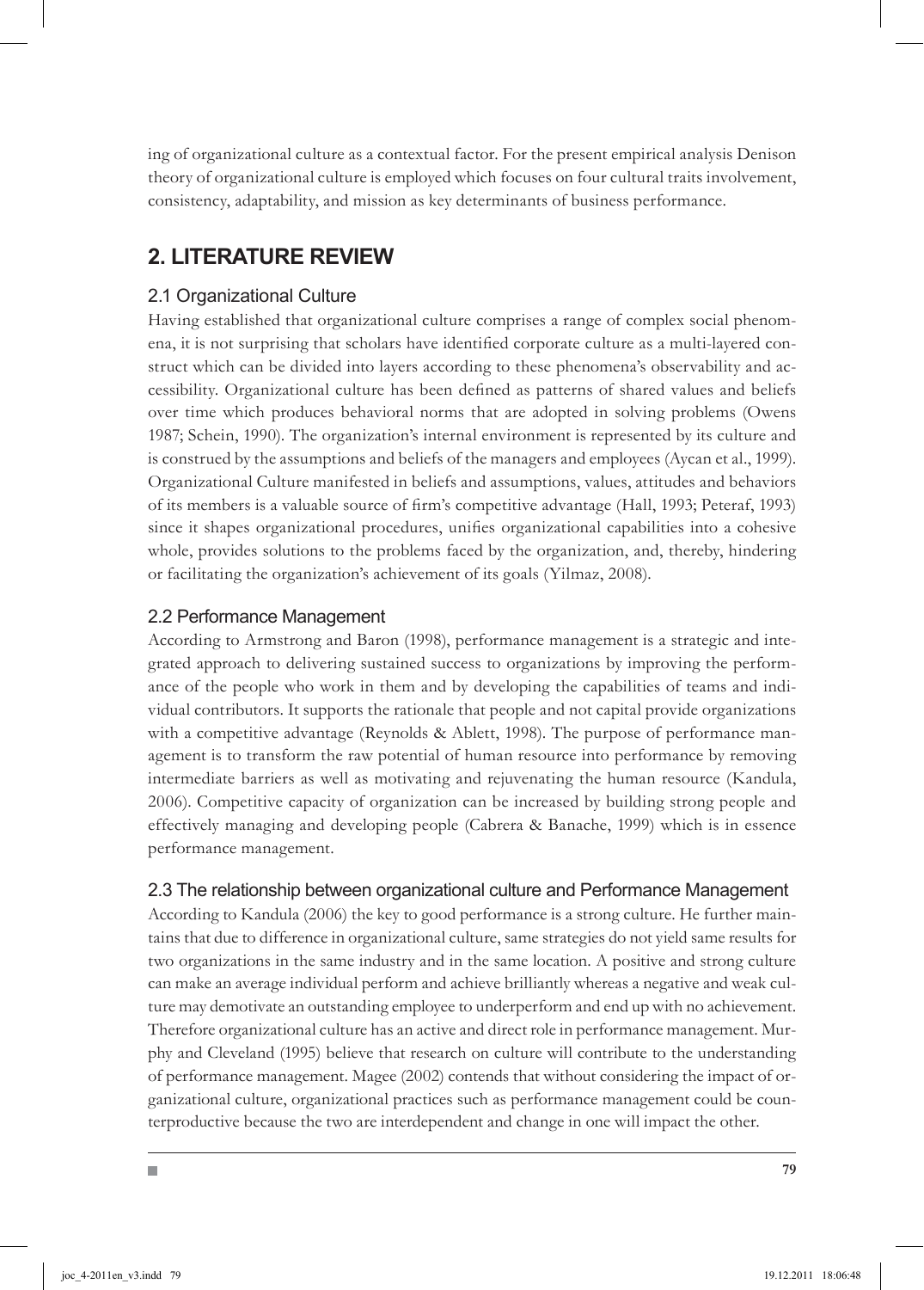#### 2.4 Denison's framework of organizational culture:

Yilmaz (2008) states that: Following Schien (1984) at the core of Denison's model are the underlying beliefs and assumptions that represent the deepest levels of organizational culture. These fundamental assumptions provide the foundation from which (1) more surface-level cultural components such as values and observable artifacts – symbols, heroes, rituals, etc. – are derived, and (2) behavior and action spring (Denison, 2000). (p. 292)

In Denison's model comparisons of organizations based on relatively more ''surface-level'' values and their manifest practices are made. Such values are deemed both more accessible than the assumptions and more reliable than the artifacts (Denison, 2000 in Yilmaz, 2008). Denison's organizational culture model is based on four cultural traits involvement, consistency, adaptability, and mission that have been shown in the literature to have an influence on organizational performance (Denison, 1990; Denison & Mishra, 1995).

The four traits of organizational culture in Denison's framework are as follows:

**Involvement**: Effective organizations empower their people, build their organizations around teams, and develop human capability at all levels (Lawler, 1996). Executives, managers, and employees are committed to their work and feel that they own a piece of the organization. People at all levels feel that they have at least some input into decisions that will affect their work and that their work is directly connected to the goals of the organization.

**Consistency**: Organizations also tend to be effective because they have "strong" cultures that are highly consistent, well coordinated, and well integrated. Behavior is rooted in a set of core values, and leaders and followers are skilled at reaching agreement even when there are diverse points of view (Block, 1991). This type of consistency is a powerful source of stability and internal integration that results from a common mindset and a high degree of conformity.

**Adaptability**: Ironically, organizations that are well integrated are often the most difficult ones to change. Internal integration and external adaptation can often be at odds. Adaptable organizations are driven by their customers, take risks and learn from their mistakes, and have capability and experience at creating change (Nadler, 1998). They are continuously changing the system so that they are improving the organizations' collective abilities to provide value for their customers (Stalk, 1988).

**Mission**: Successful organizations have a clear sense of purpose and direction that defines organizational goals and strategic objectives and expresses a vision of how the organization will look in the future (Ohmae, 1982; Hamel & Prahalad, 1994). When an organization's underlying mission changes, changes also occur in other aspects of the organization's culture.

### **3. Conceptual Model and hypotheses**

The research is mainly aimed to investigate the relationship between organizational culture and the practices of performance management. Denison's model proposes that organizations with a higher combined measure of the four culture traits show higher levels of performance which itself is the result of performance management. Therefore the first hypothesis is

**H1: Organizational Culture has a significantly positive relationship with performance management practices.**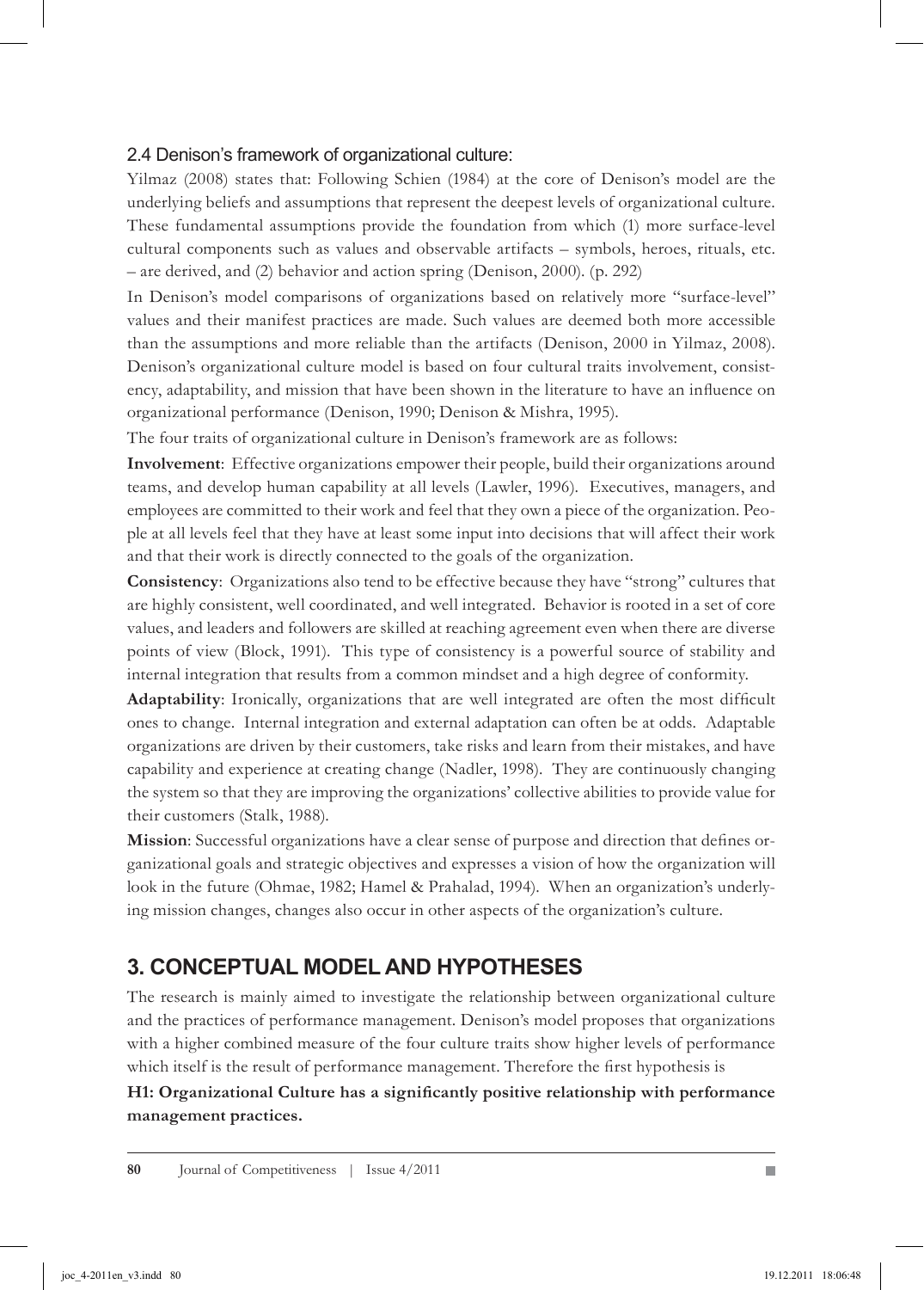Denison's theory states that each of the four major cultural traits promotes superior firm performance. Since performance management also results in superior performance, therefore we posit that

**H2: Cultural traits of involvement, consistency, adaptability, and mission in organizations exert a significantly positive influence on performance management practices.**



*Fig. 1 - A conceptual model of organization culture and performance management practices. Source: Denison & Mishra (1995) and authors own.*

### **4. Research Methodology**

The study consists of exploratory research designed to determine if organizational culture is associated with performance management. Primary data was collected with the help of questionnaire distributed to 60 employees in COMSATS Institute of Information Technology which included a mix of faculty members, staff members, section heads, and heads of departments. 42 usable responses were received back.

### 4.1 Measures

Two summated scales were created for hypothesis testing using the mean of each grouping of variables. For the purpose of measuring organizational culture Denison (2000) Organizational Culture Survey instrument which uses 60 items on a five point Likert scale with anchors strongly disagree  $(=1)$  to strongly agree  $(=5)$  was used. This framework focuses on cultural traits of involvement, consistency, adaptability, and mission. Some of the items included are for example: Most employees are highly involved in their work, People work like they are part of a team, Ignoring core values will get you in trouble, People from different parts of the organization share a common perspective, New and improved ways to do work are continually adopted, We encourage direct contact with customers by our people, There is widespread agreement about goals.

Performance Management practices include specifying which goals to achieve, allocating decision rights, and measuring and evaluating performance. An aggregate measure of PM practices is developed which uses a 5-point Likert scale with anchors strongly disagree (=1) to strongly agree (=5) by combining the following components.

a) Clear and measurable goals based on scale CLRMSG by Verbeeten, (2008). Goal setting theory asserts that people with specific and challenging goals perform better than those with vague goals, such as "do your best", specific easy goals or no goals at all. Thus, goal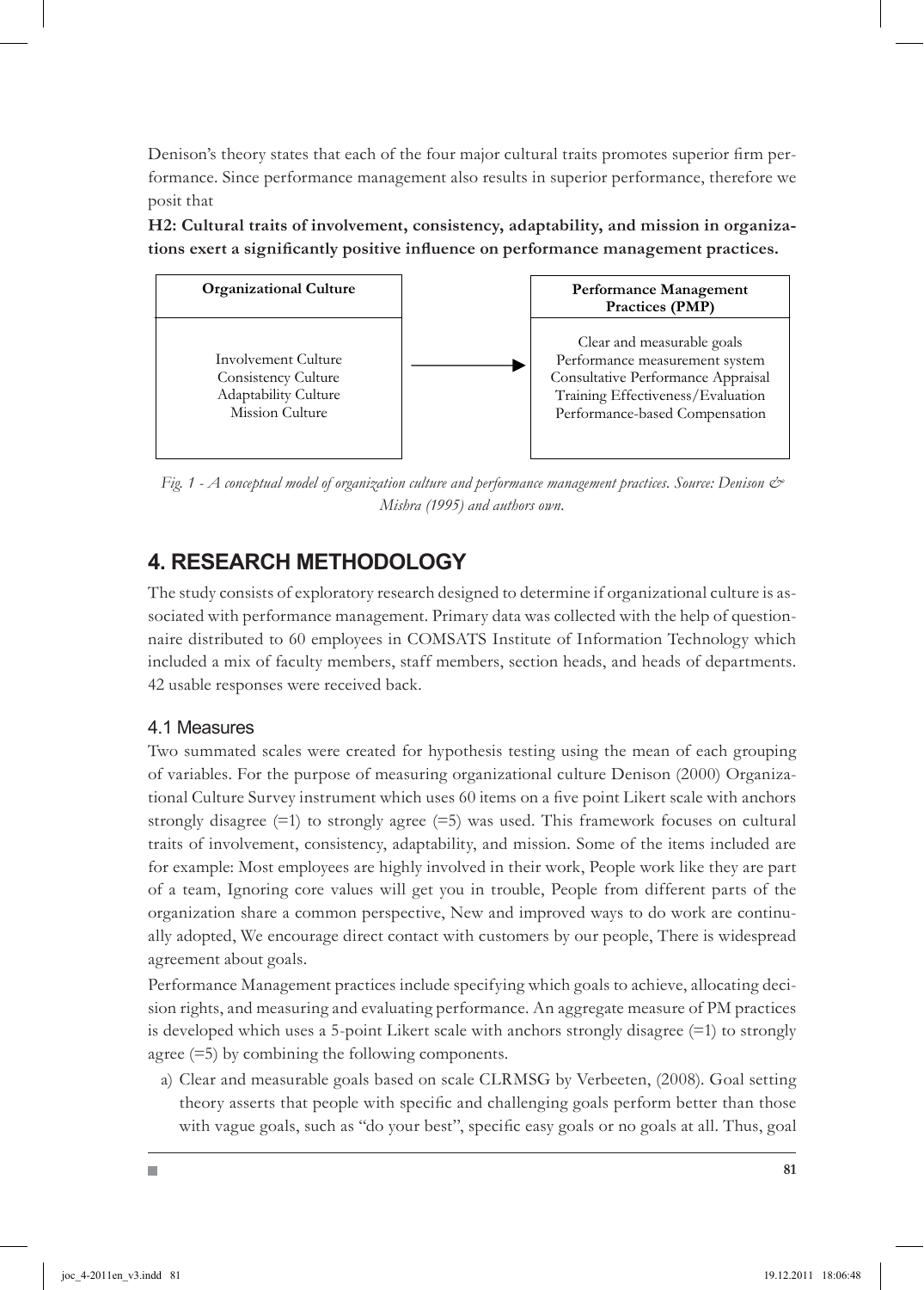setting theory assumes that there is a direct relation between the definition of specific and measurable goals and performance. Items include for example: the mission of my organization is formulated unambiguously, the goals of my organization have been documented very specifically detailed;

- b) The performance measurement system instrument (labelled BROADPMS) is based upon the instrument by Cavalluzzo and Ittner (2004) captures the extent to which different types of results-oriented performance measures have been developed for the activities of the organization apart from financial measures. Some of the items are for example: My organization has performance measures that indicate the operating efficiency, My organization has performance measures that indicate the customer satisfaction, My organization has performance measures that indicate the outcome effects. Other activities included in performance management practices are adapted from Khatri (2000)
- c) Consultative Performance Appraisal which included items (1) The superior will normally discuss the performance of his/her subordinates with them, and (2) performance appraisal includes the supervisor setting objectives and goals of subordinates for the period ahead in consultation with them.
- d) Training Effectiveness/Evaluation included items (1) My company conducts systematic analysis to determine the needs for training programs, (2) we conduct cost-benefit analysis to assess the effectiveness of our training programs, and (3) we evaluate our training programs to determine whether the training objectives are met.
- e) Performance-based Compensation included items (1) Job performance of an individual is very important in determining the earnings of employees in my company, and (2) promotion is based primarily on seniority (reverse-coded).

### **5. Analysis of the Data**

Data was analyzed using SPSS version 16 and Microsoft Excel. Scores of all dimension was averaged in one main construct for both Organizational Culture and Performance Management Practices. The Pearson correlation was used to reflect the degree of linear relationship between two variables and determines the strength of the linear relationship between the variables; whilst, One-Way ANOVA was employed to determine the significance of the relationship. Based on the confirmation of directionality shown in Table 1, sufficient evidence exists to accept hypothesis H1 that organizational culture is positively and strongly associated with performance management practices at a confidence level of 0.99. Table 2 also confirms that each of the four organizational cultural traits of involvement, consistency adaptability and mission are positively and strongly associated with performance management practices at a confidence level of 0.99. Based on this there is sufficient evidence to accept hypothesis H2.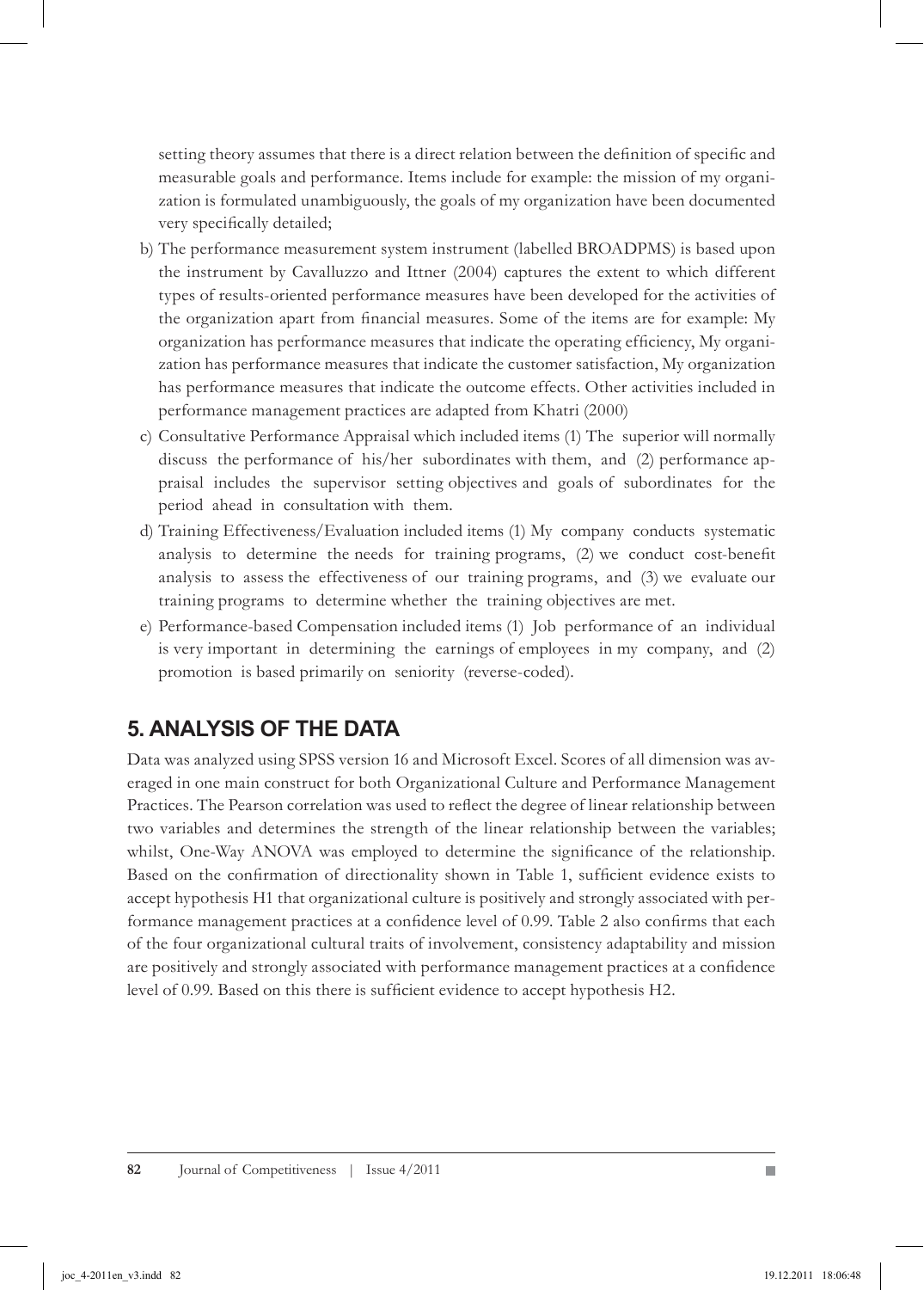|                                                |                     | Organizational<br>Culture | Performance Man-<br>agement Practices<br>(PMP) |
|------------------------------------------------|---------------------|---------------------------|------------------------------------------------|
| Organizational<br>Culture                      | Pearson Correlation |                           | $.839**$                                       |
|                                                | Sig. (2-tailed)     |                           | .000                                           |
|                                                | N                   | 42                        | 42                                             |
| Performance Man-<br>agement Practices<br>(PMP) | Pearson Correlation | $.839**$                  |                                                |
|                                                | $Sig. (2-tailed)$   | .000                      |                                                |
|                                                | N                   | 42                        | 42                                             |

Tab. 1 - Correlation Analysis Organizational Culture to Performance Management Practices. Source: authors own.

\*\*. Correlation is significant at the 0.01 level (2-tailed).

Table 2 describes the correlation analysis of organizational culture traits to performance management practices. All the variables including involvement, consistency, adaptability and mission has significantly positive impact on Performance Management Practices (PMP). The value of involvement for PMP is  $0.736$  significant at  $r = 0.01\%$ . The value for consistency is  $0.837$  ( $r= 0.01\%$ ) which shows the high significance of relations. While values for adaptability and mission are 0.767 and 0.815 both with  $r=0.01\%$ . As all the values of organizational culture have significant positive impact of PMP so hypothesis H2 is acceptable that organizational culture has positive impact on PM Practices.

Tab. 2 - Correlation Analysis Organizational Culture Traits to Performance Management Practices(PMP). Source: authors own.

|              |                     | Involve- | Consist- | Adapt-<br><b>Mission</b> |           | <b>PMP</b> |
|--------------|---------------------|----------|----------|--------------------------|-----------|------------|
|              |                     | ment     | ency     | ability                  |           |            |
| Involvement  | Pearson Correlation | 1        | $.812**$ | $.910**$                 | $.773**$  | $.736***$  |
|              | Sig. (2-tailed)     |          | .000     | .000                     | .000      | .000       |
| Consistency  | Pearson Correlation | $.812**$ | 1        | $.829**$                 | $.841**$  | $.837**$   |
|              | $Sig. (2-tailed)$   | .000     |          | .000                     | .000      | .000       |
| Adaptability | Pearson Correlation | $.910**$ | $.829**$ | 1                        | $.861**$  | $.767**$   |
|              | Sig. (2-tailed)     | .000     | .000     |                          | .000      | .000       |
| Mission      | Pearson Correlation | $.773**$ | $.841**$ | $.861**$                 | 1         | $.815***$  |
|              | Sig. (2-tailed)     | .000     | .000     | .000                     |           | .000       |
| <b>PMP</b>   | Pearson Correlation | $.736**$ | $.837**$ | $.767**$                 | $.815***$ | 1          |
|              | $Sig. (2-tailed)$   | .000     | .000     | .000                     | .000      |            |
| N            |                     | 42       | 42       | 42                       | 42        | 42         |

\*\*. Correlation is significant at the 0.01 level (2-tailed).

Table 3 shows that the value of R square is .744 which is the explained variance in the dependent variable performance management practices by organizational culture traits. As value of R= .83 which show the model fit and quite acceptable value for acceptance of model.

 $\overline{\phantom{a}}$ 

**83**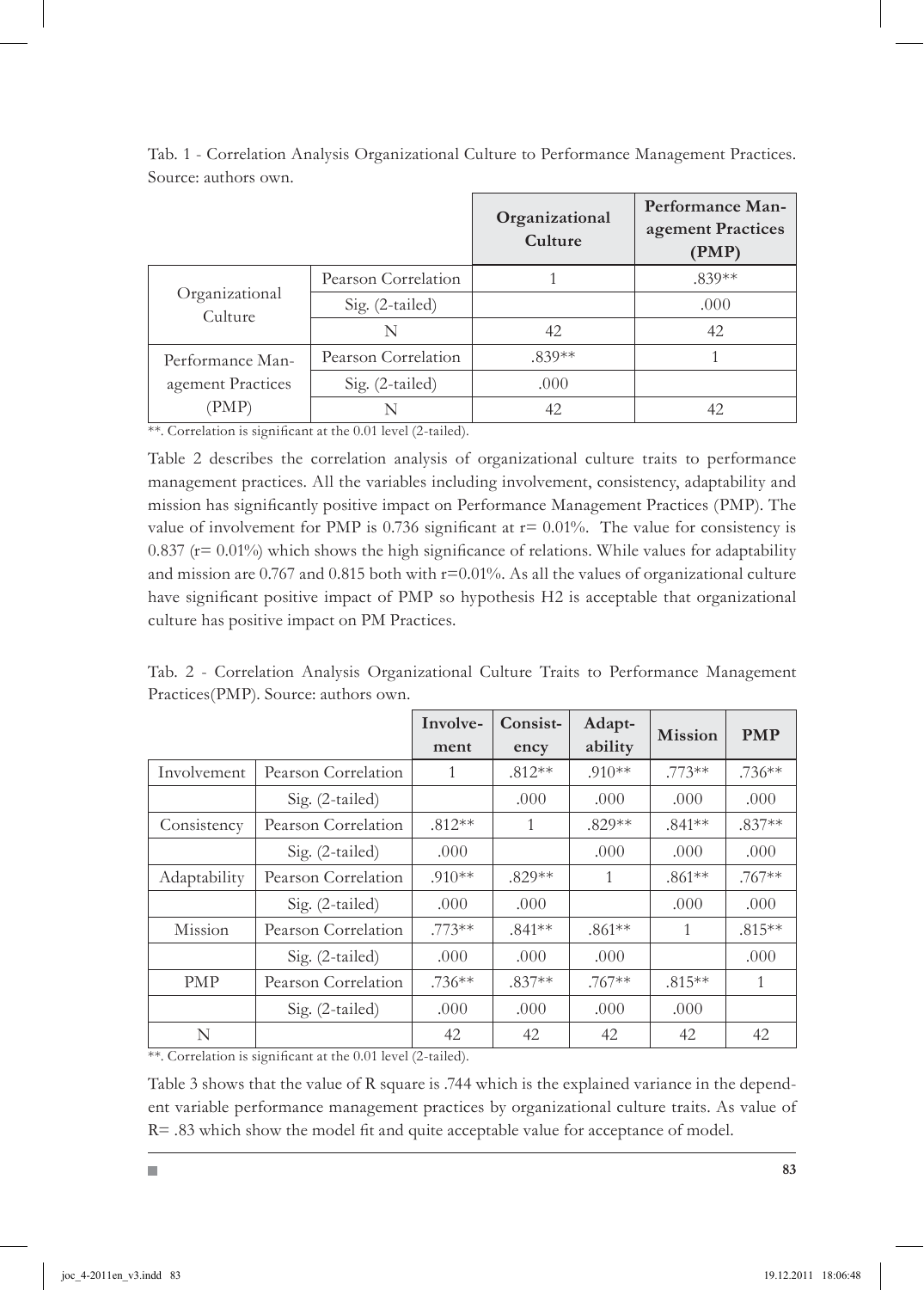| Model |       | R Square | <b>Adjusted R</b><br>Square | Std. Error of<br>the Estimate |  |
|-------|-------|----------|-----------------------------|-------------------------------|--|
|       | .863a | 744      | .695                        | 8.80383                       |  |

Tab. 3 - Model Summary. Source: authors own.

a. Predictors: (Constant), Mission, Involvement, Consistency, Adaptability

Table 4 shows that the F statistic is significant at .000 which shows the fitness of the model. Therefore organizational culture is a strong predictor of performance management practices.

Tab. 4 - ANOVAb. Source: authors own.

| Model      | Sum of Squares | df | Mean Square | F      | Sig.  |
|------------|----------------|----|-------------|--------|-------|
| Regression | 4729.247       |    | 1182.312    | 15.254 | .000a |
| Residual   | 1627.657       | 21 | 77.507      |        |       |
| Total      | 6356.904       | 42 |             |        |       |

a. Predictors: (Constant), Mission, Involvement, Consistency, Adaptability

b. Dependent Variable: Performance Management Practice (PMP)

## **6. Conclusion**

The research is mainly aimed to investigate the relationship between organizational culture and the practices of performance management. Results show that adaptability and mission has significant positive values in correlation for PMP. All the variables must be positive to get better results from PM Practices. Traditionally organizational culture and design of human resource management practices such as performance management have been studied independently for organizational success. The results of this study indicate that they are strongly associated with each other and should be complimentary (Magee, 2002). Moreover the western management models were also validated in the context of a developing country.

Overall, there is a strong view in the literature that organizational culture lead to increased organizational performance. However, studies on this relationship often differ as to the extent a practice is likely to be positively or negatively related to performance. Human resource management practices has been argued to affect organizational culture, and in turn lead to firm performance we need to be wary of arguing that current evidence proves this relationship. There could, and probably are, a number of other organizational elements that provide a link between HRM and firm performance. More studies regarding the organizational culture and performance link need to be conducted before we can deduce this causality relationship. In saying this, organizational culture has been shown to be an important aspect of a firm, as it can, and does affect employee's behaviours, motivation and values.

Organizational performance management system create career paths for employees as well as groupings of people who remain in the firm for a long enough time for a company culture to form. This outlook suggests that firms can implement such management practices that foster job security and internal career development in order to keep turnover low, and maintain those social phenomena that comprise organizational culture (values, beliefs, norms, assumptions) within the organization, and therefore forming a strong organizational culture.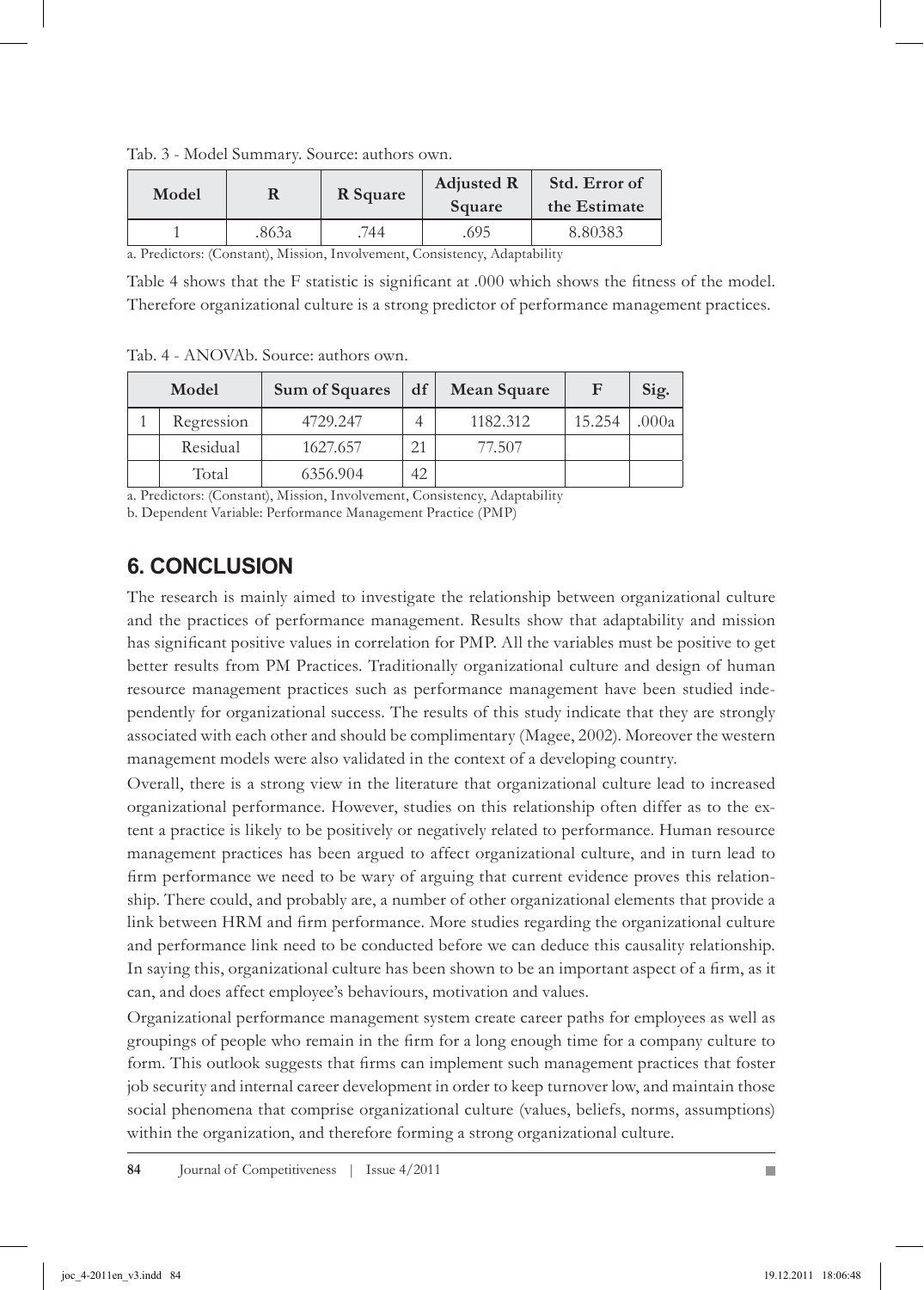#### **References**

- Armstrong, M., & Baron, A. (1998). *Performance Management*: The New Realities. London: 1. Institute of Personnel and Development.
- 2. Aycan, Z., Kanungo, R.N., & Sinha, J.B.P. (1999). Organizational culture and human resource management practices: the model of culture fit. *Journal of Cross-Cultural Psychology*, 30(4), 501-526.
- 3. Cavalluzzo, K.S. & Ittner, C.D. (2004). Implementing performance measurement innovations: evidence from government. *Accounting, Organizations and Society*, 29, 243-67.
- 4. Denison, D. R., & Mishra, A. K. (1995). Toward a theory of organizational culture and effectiveness. *Organization Science*, 6(2), 204–223.
- 5. Denison, D. R. (2000). Organizational culture: Can it be a key lever for driving organizational change. In S. Cartwright & C. Cooper (Eds.), *The handbook of organizational culture*. London: John Wiley & Sons.
- Farashahi, M., Hafso, T. & Molz, R. (2005). Institutionalized norms of conducting research 6. and social realities: a research synthesis of empirical works from 1983 to 2002. *International Journal of Management Review*, Vol. 7 No. 1, 1-24.
- 7. Hall, R. (1993). A framework linking intangible resources and capabilities to sustainable competitive advantage. *Strategic Management Journal*, 14(8), 607–618.
- 8. Prahalad, C. K., & Hamel, G. (1994). Strategy as a field of study: Why search for a new paradigm? *Strategic management journal*, 15(S2), 5–16.
- 9. Heck, R. H., Larsen, T. J., & Marcoulides, G. A. (1990). Instructional Leadership and School Achievement: Validation of a Causal Model. *Educational Administration Quarterly*, 26(2), 94-125.
- 10. Kandula, S. R. (2006). *Performance Management*. New Delhi: Prentice Hall of India private limited.
- 11. Khatri, N. (2000). Managing human resource for competitive advantage: a study of companies in Singapore. *The International Journal of Human Resource Management*, 11(2), 336-365.
- 12. Kotter, P. & Heskett, L. (1992). *Corporate Culture and Performance*. New York: Macmillan.
- 13. Lawler, E., & McDermott, M. (2003). Current performance management practices. *Worldat*-*Work Journal*, 12(2), 49-60.
- 14. Magee, K. C. (2002). The impact of organizational culture on the implementation of performance manage*ment* (Doctoral dissertation). Available from Dissertations and Theses database (UMI No. 3047909).
- 15. Marcoulides, G. & Heck, R. (1993). Organizational culture and performance: Proposing and testing a model. *Organization Science*, 4(2), 209-225.
- 16. Murphy, K. R., & Cleveland, J. N. (1995). *Understanding performance appraisal: Social organizational and goal based perspectives.* Thousand Oaks: Sage Publications.
- 17. Nadler, D. & Nadler, M. B. (1998). *Champions of change: How CEOs and their companies are mastering the skills of radical change*. San Francisco: Jossey-Bass.
- 18. Ogbonna, E. & Harris, L. (2000). Leadership style, organizational culture and performance: Empirical evidence from UK companies. *International Journal of Human Resources Management*, 11(4), 766-788.